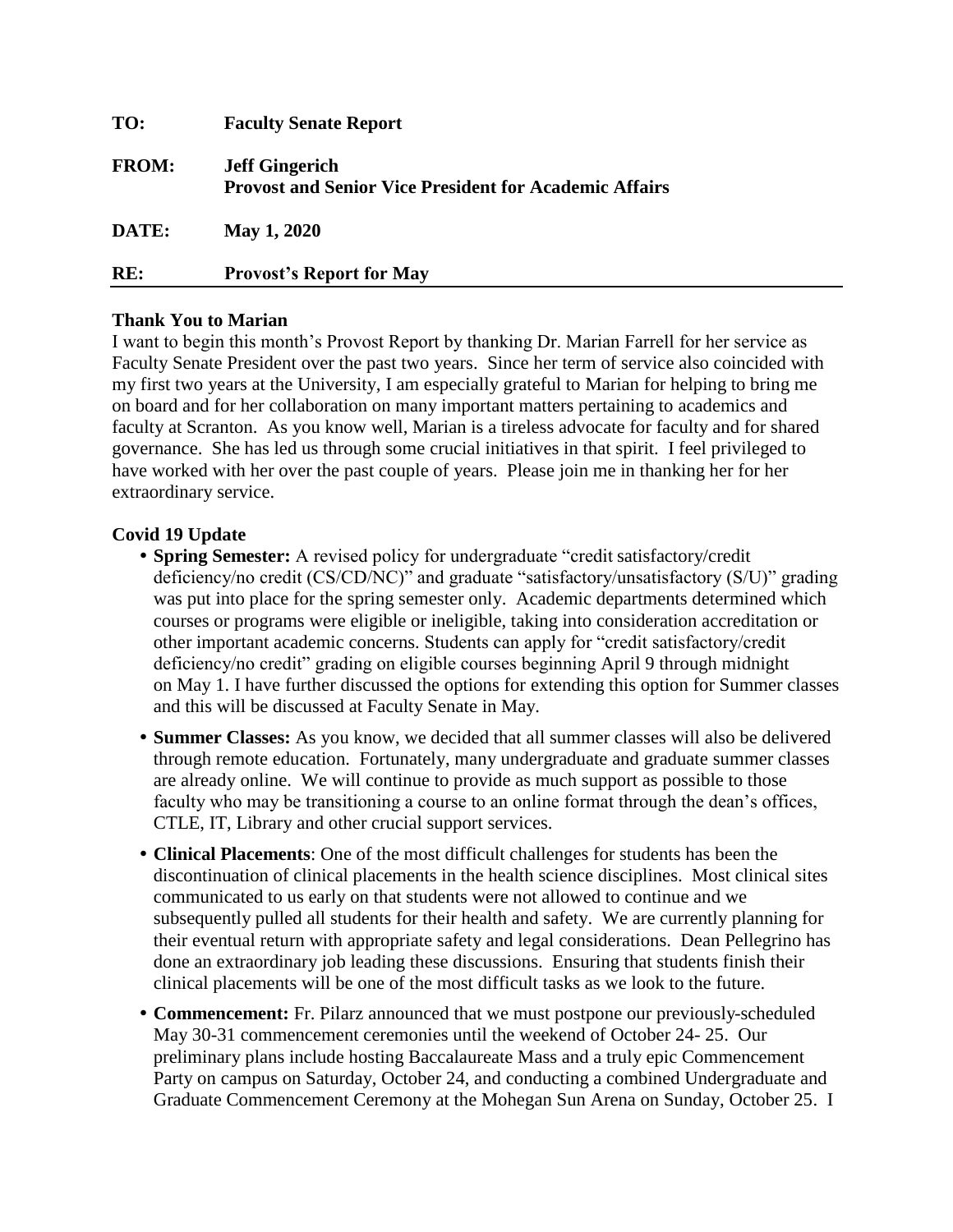am convening a campus group to discuss how best to help our seniors virtually celebrate on May 30-31 while still inviting them back to the October events.

- **• Registration**: Online course registration has proceeded as scheduled. Students consulted with their academic advisors virtually and the Registrar's Office played a critical role in successfully registering most students for the summer and fall terms. Thank you to all of the faculty advisors who worked closely online with your students over the past few weeks.
- **• Fall Semester planning:** As we look ahead, the University is making plans for a return to campus this fall. At this point we plan to return with face-to-face classes, but realize that we must closely monitor the trend data for the virus and look to governor's orders. Similar to other schools, we are preparing contingency plans should the pandemic once again disrupt campus-based operations. We have convened a campus group to consider alternatives, learning from our experience this spring, so that we can be prepared should we have to make the difficult decision to alter our plan. We will collaborate with the faculty group that was developed by Faculty Senate and FAC.

## **Curriculum software purchase – response to motion**

At the December 2020 Faculty Senate meeting a motion was passed that "*recommended that the University of Scranton consider purchasing a curriculum management system such as CURRICULOG in order to facilitate the curriculum review process and catalog changes."* I want to provide an update and response to this motion.

I will commit to continuing to review the options for purchasing a curriculum management system in the Fall 2020 semester. Because of the ongoing financial concerns created by the COVID-19 virus and the university's response to the virus, we are holding on many of these kind of financial purchases until we have a better understanding of the financial impact to the university. I do appreciate the Faculty Senate's attention to finding a transparent process for curriculum approval that facilitates better communication. I will continue this discussion in the fall semester.

### **Search for Library Dean**

We continue to move forward the search for a Library Dean. Susan Bowen has graciously agreed to chair the search committee. Committee members have been chosen to represent the faculty, staff, students and administration. We are currently finalizing the position description and timeline for the search. We hope to fill this position by January 2021.

# **CAS Interim Dean**

I am pleased to announce that Harry Dammer, Ph.D., associate dean for the College of Arts and Sciences, has agreed to serve as interim dean of the college for the month of June 2020. Brian Conniff, Ph.D., who served for nine years as the dean of the College of Arts and Sciences, will be stepping down from this position at the end of the 2019/2020 academic year on May 31. Michelle Gonzalez Maldonado, Ph.D., will begin as dean of the College of Arts and Sciences on July 1, 2020. I am grateful to Harry for agreeing to serve in this important role during this crucial transition for CAS.

# **Slattery Center for Humanities Faculty Fellows, 2020-2021**

The Gail and Francis Slattery Center for Humanities is excited to announce faculty fellowships for the academic year 2020-21. At the core of the Center's activities will be a bi-weekly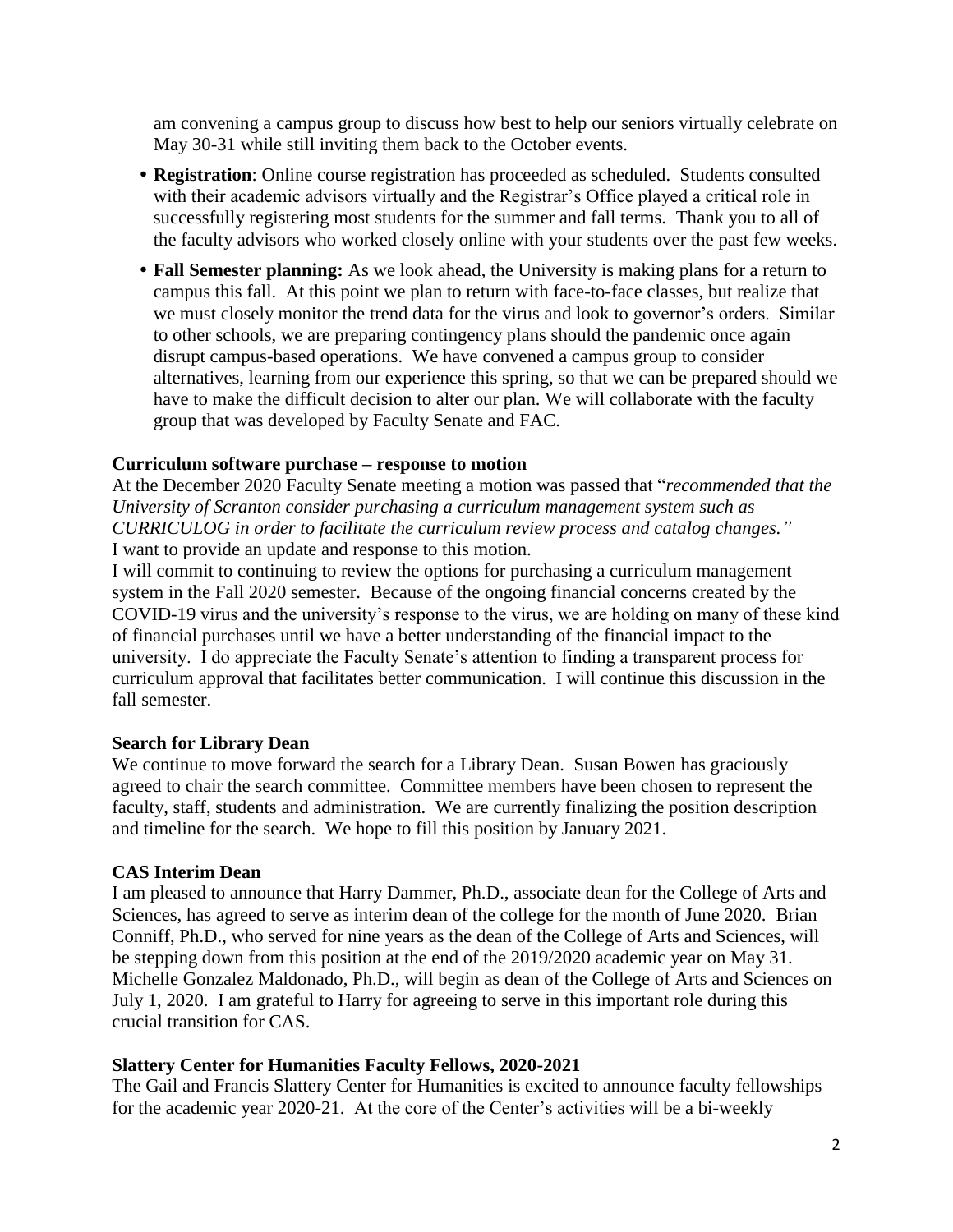Humanities workshop in which faculty and student fellows will present their work to other fellows and guests of the Center for feedback and discussion. The selection of faculty fellows was based on the scholarly and/or artistic excellence of the proposed project, the scholarly or artistic credentials and/or promise of the faculty member, the ability of the faculty member to contribute to the life of the center, and the degree to which the faculty member will benefit from the fellowship and the resources it provides. The fellowship awardees are:

- George Aulisio, Associate Professor, Weinberg Memorial Library
- Colleen Farry, Assistant Professor, Weinberg Memorial Library
- Roy Domenico, Professor, History
- Charles Pinches, Professor, Theology/Religious Studies
- Aiala Levy, Assistant Professor, History
- Cyrus Olsen, Associate Professor, Theology/Religious Studies
- Christopher Gillett, Assistant Professor, History
- Ann Pang-White, Professor, Philosophy

# **Provost Enhancement Awards**

While I am sorry that we could not announce and celebrate together the important Provost Enhancement Awards this spring, I am very pleased to congratulate the following faculty members for their outstanding contributions to The University of Scranton in these key areas:

- Prof. Tara Fay Excellence in the Scholarship of Teaching and Learning
- Dr. Nabil Tamimi Excellence in Scholarly Publication
- Dr. Iordanis Petsas and Professor Narda Tafuri Excellence for University Service and Leadership
- Dr. Jean Harris Excellence in Integrating Mission and Justice into the Curriculum
- Dr. Gretchen Van Dyke Excellence in Advancing Global Learning
- Dr. Stephen Whittaker Excellence in Adapting Classic Principles of Jesuit Pedagogy into the Curriculum: Magis Award
- Dr. Jason Graham and Dr. Margarete Zalon Excellence in Advancing Interdisciplinary Study

# **Faculty Development Grants**

The Faculty Development Grants for the summer are intended to promote efforts by full-time faculty members in scholarship or curriculum development. The following faculty have been award grants for Summer 2020.

- Dr. Michael Azar: *The Role of Scripture in Jewish-Christian Dialogue: An Orthodox Perspective*
- Dr. John Deak: *Measuring Reorganization Within and Organized Molecular Interface Using Microscopic Volume Changes*
- Dr. Josephine Dunn: *Hidden Histories: Women Making History in Northeastern Pennsylvania*
- Prof. Colleen Farry: *Iterative Experimentation with Crowdsourcing Technologies*
- Dr. Matthew Meyer*: Nietzsche's "Thus Spoke Zarathustra"*
- Dr. Stacy Smulowitz: *Leading Change in Higher Education*